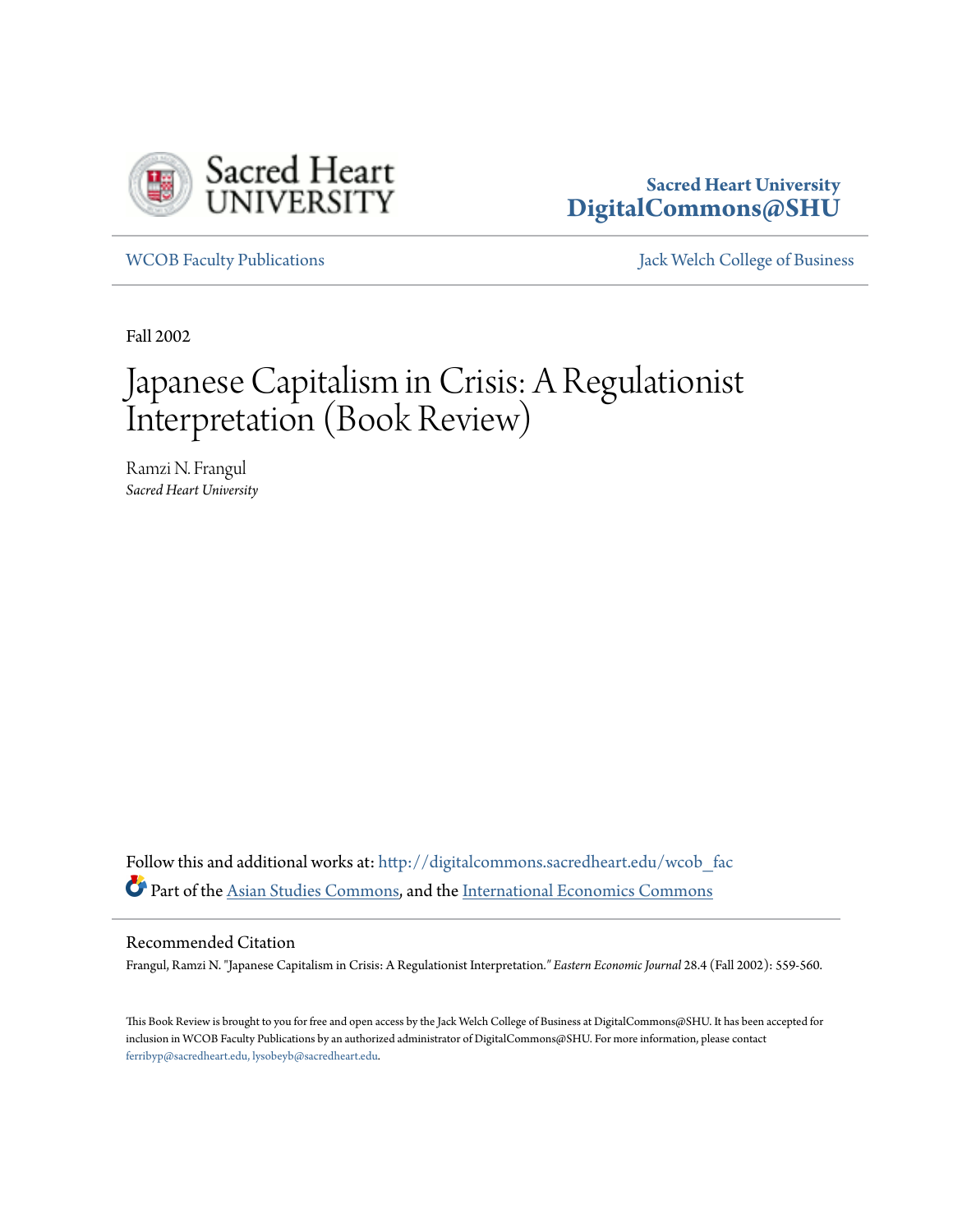## Japanese Capitalism in Crisis: A Regulationist Interpretation. Edited by Robert Boyer and Toshio Yamada. London, New York: Routledge, 2000. ISBN 9780415205597.

In the 1980s, Japan burst onto the global scene as a formidable economic power. Experts predicted that it would dominate every industry from steel, automobiles and television sets to semiconductors and computers. For a substantial time that forecast appeared accurate; Japan was the envy of the industrialized West. In the 1990s, however, Japan limped through its worst economic performance since the end of WWII.

This volume argues that the "lost decade" stems from a crisis in Japanese capitalism, and it analyzes the nature and causes of the crisis using regulation theory. Regulation theory employs three principles to analyze the crisis. First, it identifies the mode of regulation guiding Japanese postwar development. This consists of five major institutional forms-the wage-labor nexus, monetary and financial relations, interfirm relations, forms of state, and the international regime. Second, it determines the nature of the over-arching mode of regulation that these five institutional forms create. Finally, it identifies the regimes of accumulation or growth generated by the mode of regulation [19].

Part I analyzes the major institutions that regulated the development of the Japanese economy in the postwar era. Chapter 1 focuses on "companyism," which rests on a labor-management compromise (an unspoken agreement between labor and capital to provide employment security for labor) and a financial compromise (an accord between companies and banks to provide management security by ensuring the longterm survival of companies). Furthermore, companyism involves a complementarity between the two institutions (the compatibility of the structural relationship that exists between the labor-management compromise and the financial compromise). Chapter 2 reveals that the hierarchical organization of Japanese firms has shaped competition and has influenced the incentive system in Japan. Chapter 3 investigates the dynamics of capital accumulation and explains how productivity growth differs in different sectors of the Japanese economy.

Part II analyzes the major structural transformations affecting post-War Japanese institutions. Chapter 4 concentrates on the changing hierarchy in the capital/ labor compromise and the financial system. Chapter 5 deals with the eroding complementarity between industrial welfare and the companyist regulation. Finally, Chapter 6 examines the demise of the financial mode of regulation in Japan. The financial mode of regulation is a concept that examines the postwar Japanese financial system in terms of the relationship among three elements: "(a) intervention and regulation by the financial authorities; (b) the structure of corporate finance; and (c) the structure of corporate governance" [105].